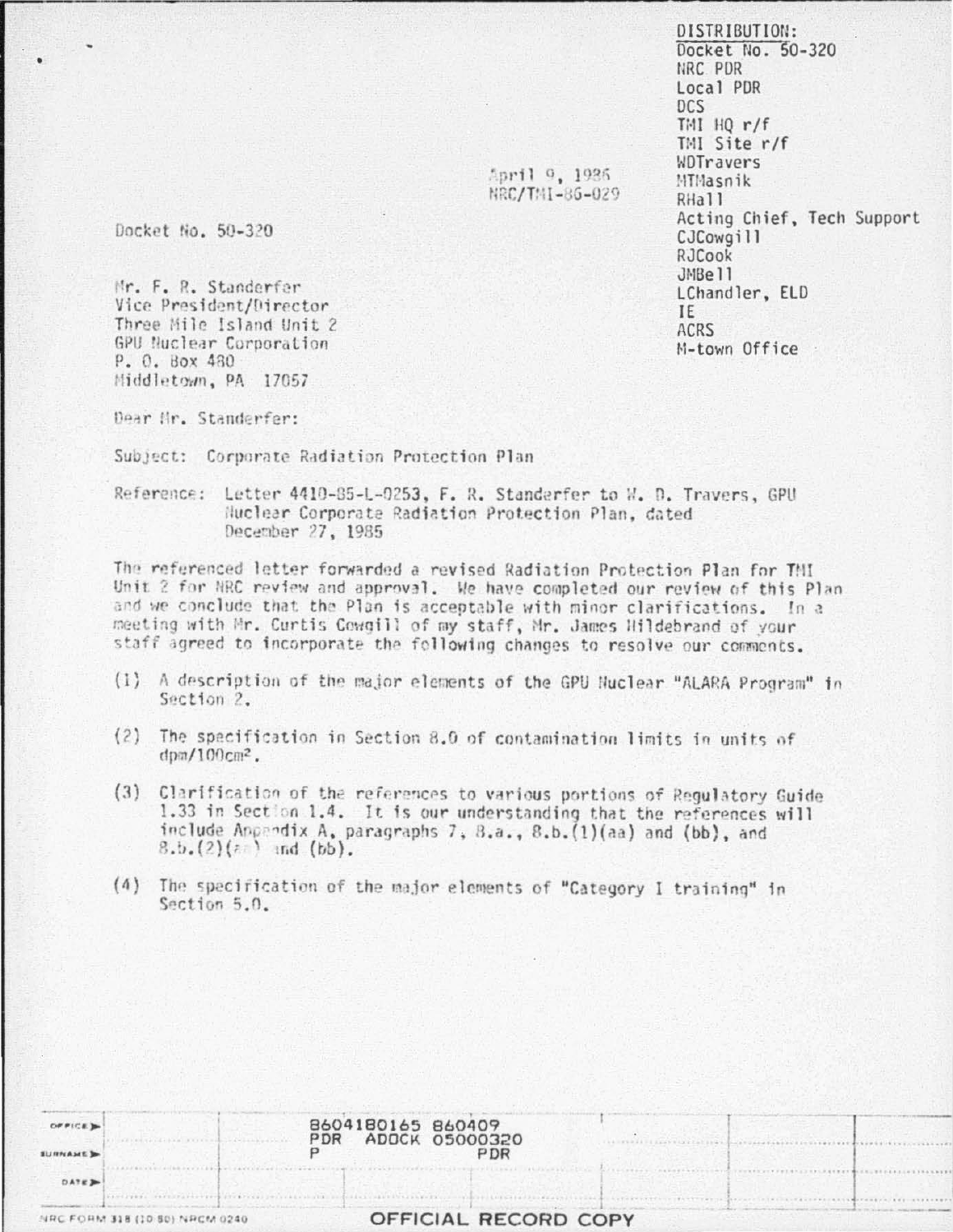## - Nr. F. R. Standerfer

Sincerely.

ORIGINAL SIGNED BY. William D. Trovers William D. Travers Director THI-2 Cleanup Project Directorate

cc: T. F. Demmitt R. E. Rogan S. Levin W. H. Linton J. J. Byrne A. W. Miller Service Distribution List (sec attached)

OFFICE TMI2PSC TU-12RS THICP CCowgill **SURNAME** WTrak  $e^{\gamma}$ . : npr DATE) /86  $41/486$  $4/4$  $4/\Omega$  /86.  $\mathbf{1}$ . . *.* . . . . . . . . . . NRC FORM 318 (10.80) NRCM 0240 OFFICIAL RECORD COPY